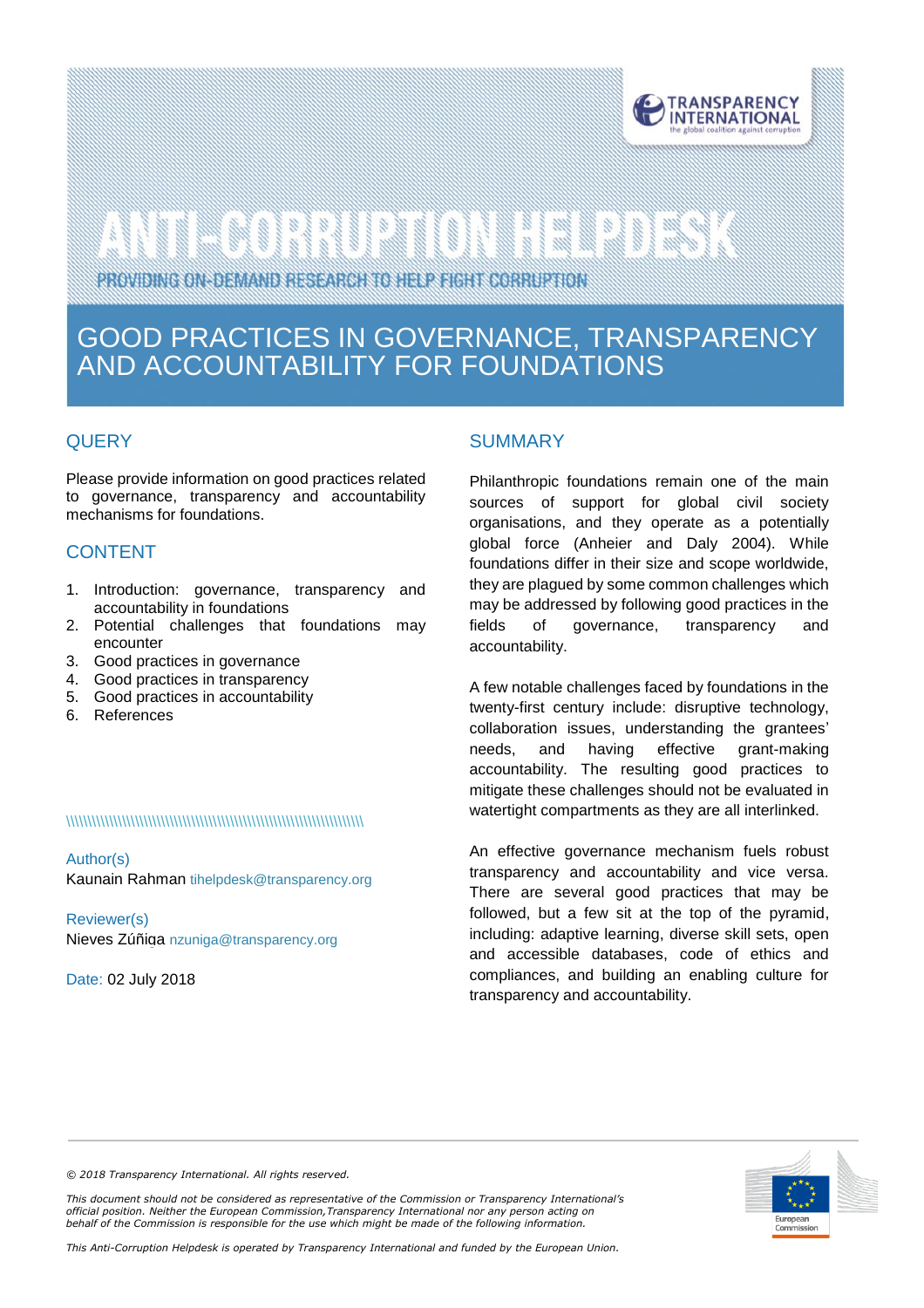# 1. INTRODUCTION: GOVERNANCE, TRANSPARENCY AND ACCOUNTABILITY IN FOUNDATIONS

Philanthropic foundations remain one of the main sources of support for global civil society organisations, and have also been the most visible institutions assisting the development of international NGOs, transnational social movements, advocacy coalitions and social forums (Anheier and Daly 2004). Foundations are a potentially global force. They are not as powerful as nation-states and transnational corporations, but as independent global actors they are capable of moving social and political agendas and meeting unmet needs (Anheier and Daly 2004).

For example, in 2002, the Bill and Melinda Gates Foundation, which funds projects combatting malaria, tuberculosis and HIV/AIDS, disbursed nearly US\$1.2 billion in grants, more than the total operating budget of the World Health Organization (US\$250 million in member-state contributions). A few foundations in the field of environmental protection, like the John D and Catherine T MacArthur Foundation in the US or the German Bundes Stiftung Umwelt, have more resources than the United Nations Environment Protection Program. Moreover, without the support of foundations, the World Economic Forum, the World Social Forum and similar platforms for global debate might not have been possible (Anheier and Daly 2004).

When it comes to foundations, the concepts of governance, transparency and accountability are intertwined (Frumkin 2004). With no formal structure to hold foundations accountable, many worry that institutional philanthropy will never have the impetus to improve its performance and become more effective. Yet strangely, until foundations become more confident about the impact of their work, it is hard to see the field opening to scrutiny and rigorous analysis (Frumkin 2004).

Frumkin (2004) also argues that since accountability often involves a contentious dialogue between the world of philanthropy and its many stakeholders, transparency can be pursued by donors as a long and uninterrupted monologue, involving the outward pushing of information and details about philanthropy towards the world, without making real commitment to

listen or respond (Frumkin 2004). Thus, transparency is far less threatening to donors than accountability and, as a consequence, it has emerged as an attractive alternative, which has led to a substantial increase in the transparency of foundations in recent decades. Nevertheless, the process of being transparent requires effective governance, and by providing readily available information, foundations set the stage to be accountable (Frumkin 2004).

Public sector accountability and transparency emerged as crucial concepts in the effort to reduce opportunities for corruption and strengthen internal and external monitoring mechanisms. The same logic may be extended to foundations (Carothers and Brechenmacher 2014).

While there are a variety of good practices that a foundation may adopt for governance, transparency and accountability, including but not limited to a code of ethics, conflict of interest policy, record retention and document destruction policy, anti-corruption compliance, and whistleblower protection, it is often difficult to segregate them in different brackets. For example, a code of ethics may strengthen all three concepts of governance, transparency and accountability. Thus, it is advised that the following good practices in the upcoming sections, although segregated, must not be viewed as watertight compartments.

# 2. POTENTIAL CHALLENGES THAT FOUNDATIONS MAY ENCOUNTER

In terms of governance, foundations are among the most independent institutions of modern society, they are not subject to market forces or consumer preferences, nor do they have a membership or an electorate to oversee decisions and performance. As a result, critics have stressed the democratic deficit inherent in foundations and likened them to quasiaristocratic institutions in formally egalitarian societies. Different nations choose to address this issue in various manners.

Social democratic countries have traditionally sought to limit the realm of foundations as have countries influenced by the French Jacobin ideals of preventing private interests from interfering in the relationship between the citizen and the state (Smith and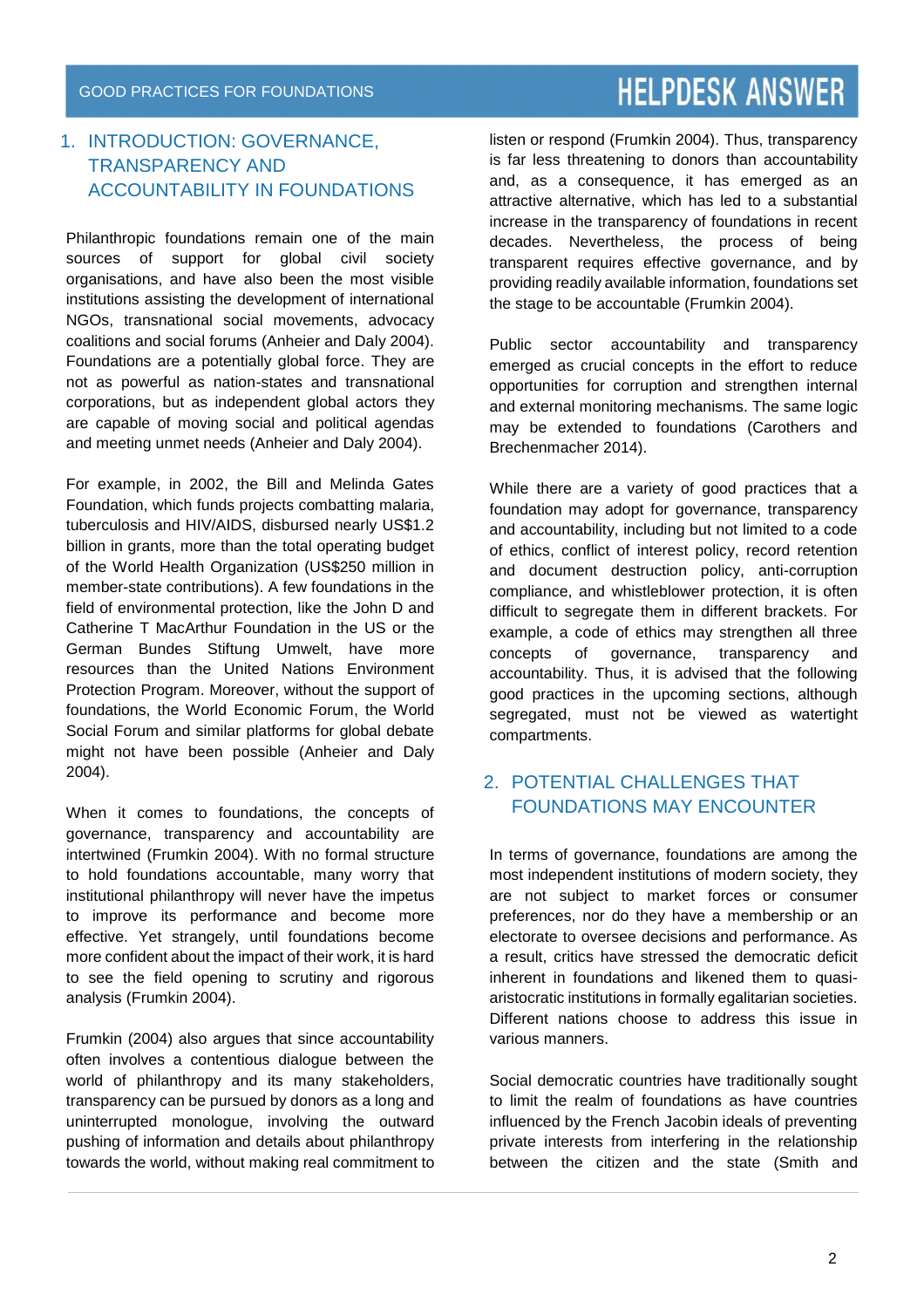Borgmann, 2001). Liberal countries such as the US and the UK have allocated more space to philanthropy and encouraged the establishment of foundations. Others, like Japan, Korea and many countries in the South have traditionally assumed a more controlling approach, although the sometimes adversarial relationship between foundations and governments is becoming more collaborative everywhere (Anheier and Daly 2004).

Foundations also differ in their size and scope worldwide, all the while being subject to the laws of each geographic location in which they operate and exist. The definition and understanding of what encompasses a foundation also differs globally. The understanding of a foundation in the US is that it is essentially a creation of the tax law, which basically considers it a type of organisation that is donorcontrolled (usually endowed), and thus characterised by the dominance of a single source of income, provided by the founding donor, as opposed to public charities with a more diversified income structure (Toepler 2016). Europe has "public benefit foundations<sup>1</sup>" that are not as limited as their American counterparts. Typically, foundations carry out their work either by operating their own programmes, such as cultural institutions, or by awarding grants to associations, charities, educational institutions and individuals. In most European countries, public benefit foundations typically operate their own programmes (McGill 2016).

The increasing scale of global philanthropy is, in many ways, a response to the prevalence of issues, problems and events that require foundations to think about how they can make an impact beyond their own domestic contexts. However, the international role of philanthropy does not follow a single pattern or approach (Anheier and Daly 2004). Despite these myriad types of foundations, these organisations face a host of challenges that transcend the nature and

 $\overline{a}$ 

# **HELPDESK ANSWER**

type of foundations as well as their geographic boundaries. These are listed as follows:

#### **Corruption challenges**

Foundations and charities may be as susceptible to corruption in the form of bribery, embezzlement and so on. For example, the FBI is currently investigating whether the Clinton Foundation engaged in any payto-play politics when Hillary Clinton was the secretary of state in the first term of the Obama administration (The Times of India 2018).

Handling large sums of donations behind relatively opaque structures of governance, creates an environment where corruption may creep in. Thus, foundations ought to have a robust anti-corruption policy and code of ethics to maintain a transparent and accountable milieu.

### **Critiques of serving private interests**

Philanthropy is supposed to be private funding for the public good, nevertheless, experts in the field opine that it is increasingly becoming a playground for private interests (Buchanan 2016). With the emergence of "philanthrocapitalists<sup>2</sup>", the time of public trust enjoyed by foundations may be over with major donors and foundations being progressively scrutinised (Buchanan 2016). Concerns about foundations' role in policy debates are not new, but they appear to be on the upswing and coming from both ends of the political spectrum (Buchanan 2016).

Grant Oliphant, president of the Heinz Endowments, noted that strategic shifts in his organisation involving top-down approaches may have worked in a different era, but not any more. Foundations must dispel notions of turning oligarchic and confront mounting criticisms of stagnation (Buchanan 2016). Thus, such

<sup>&</sup>lt;sup>1</sup> Public benefit foundations are characterised primarily by the purposes for which they distribute their financial resources. To qualify as a "public benefit foundation" (which is a legal status with tax implications in many European countries), an organisation must expend its funds for educational, cultural, religious, social or other public benefit purposes. In some countries, the most common way foundations expend their funds is by awarding grants to associations, charities, educational institutions and individuals. In other countries, foundations are more likely to contribute to the public benefit by operating their own programmes, such as cultural and educational organisations (McGill 2016)

<sup>&</sup>lt;sup>2</sup> "Philanthrocapitalism" is a term that was coined in an article in the Economist magazine and was developed most comprehensively in a book entitled "Philanthrocapitalism: How the Rich Can Save the World", co-written by Matthew Bishop and Michael Green. The concept is that philanthropic organisations are increasingly harnessing the power of the market to make philanthropy more efficient and achieve better results. There is actually a far larger heritage behind the idea than many proponents seem to realise. Notably, Rockefeller and Carnegie, some of the leading philanthropists of the early twentieth century, were explicit in applying some of the business strategies of their own profit-making organisations to their philanthropic activities (McGoey 2013).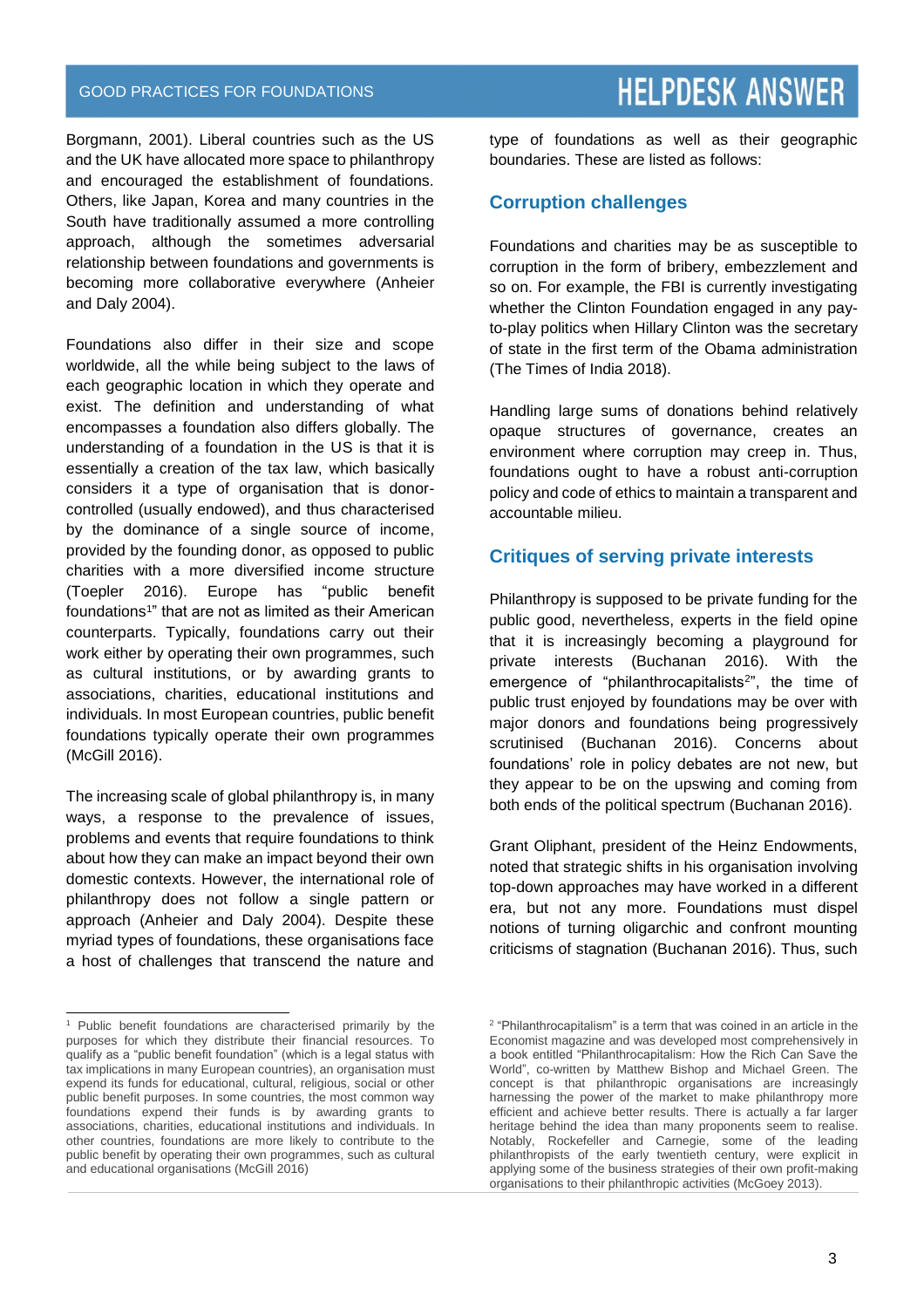top-down approaches serve as a challenge to effective governance practices within foundations.

### **Change in the treatment of endowments to affect social change**

For the past century, foundations have tended to default to the same endowment-management approach, one that sees the endowment and grantmaking sides as separate, with endowments invested to maximise returns to support the foundation's existence in perpetuity. Also, there is much more of an increase in rhetoric and discussion than there is real change in foundations' approach to dealing with their endowments (Buchanan 2016).

Although the practice remains rare among large foundations, in a bid to be more devoted to the idea of doing public good, there have been some significant examples in recent years of major foundations pledging to divest from entire industries (for example, the decision of the Rockefeller Brothers Fund to divest from fossil fuels and the California Endowment to divest from for-profit prisons in the United States) (Buchanan 2016).

The F.B. Heron Foundation, which seeks to use "every dollar" at its disposal for impact, took the unusual step of issuing a news release urging its peer foundations "to jettison outdated operating models that leave resources untapped in the face of systemic social ills". Clara Miller, Heron's president, argues in her essay "Building a Foundation for the 21st Century" that "money and mission were never meant to be apart" (Buchanan 2016). Addressing endowments to affect social change ties with increasing levels of accountability of a foundation towards the benefiting public in general and the grantees in particular.

### **Complexities of strategy and measurement**

"Social return on investment" was the go-to theoretical idea when it came to the strategy for foundations' operations, however, it has been determined that it may not be the right practical measurement approach for the success of a foundation as it cannot be calculated with precision. Thus, experts in the field are beginning to embrace the reality of foundation performance assessment (Buchanan 2016).

Strategy for operations and measurement of success are not easy in philanthropy. The right approach to assessment is not simple or monolithic. It flows from the goals and strategies of the foundation and varies based on context. What is the foundation holding itself accountable for? Changes in outcomes on the ground? Finding and "scaling" new solutions to tough problems? Strengthening non-profit organisations working in certain areas? Simply getting money out the door? All of the above? The answer tells us which measures make the most sense (Buchanan 2016).

Moreover, all too often, foundations don not support non-profits in their efforts to collect the data that both parties need to improve and drive accountability initiatives. Foundation performance assessment is not just about the outcomes a foundation seeks, it also has to be about the way the foundation is governed (Buchanan 2016).

# **Understanding the grantees' needs and holding them accountable**

In the spirit of "benefiting the public", an effectively managed foundation ought to understand the organisations they support. According to a 2013 report by the Centre for Effective Philanthropy, only half of non-profit leaders believe their foundation funders are aware of the challenges in their organisations, and even less than one-third of them believe that foundations take advantage of their myriad resources to help them address these challenges (Buteau, Brock and Chaffin 2013).

Moreover, foundation grants intended specifically as financial reserves, as opposed to grants that support programmes or even general operations are not common but can potentially be an effective element of a funder's philanthropic toolkit. This is because, financial reserves, particularly the liquid portion of a non-profit's unrestricted net assets, are a key component of organisational flexibility and sustainability (Polanco and Summers 2016). Also, supporting organisations means supporting their administrative expenses, and not dismissing anything related to investment in strengthening an organisation as "waste" or "overheads" (Buteau, Brock and Chaffin 2013).

Non-profits are looking for more foundation help in i) meeting the demand for their programmes and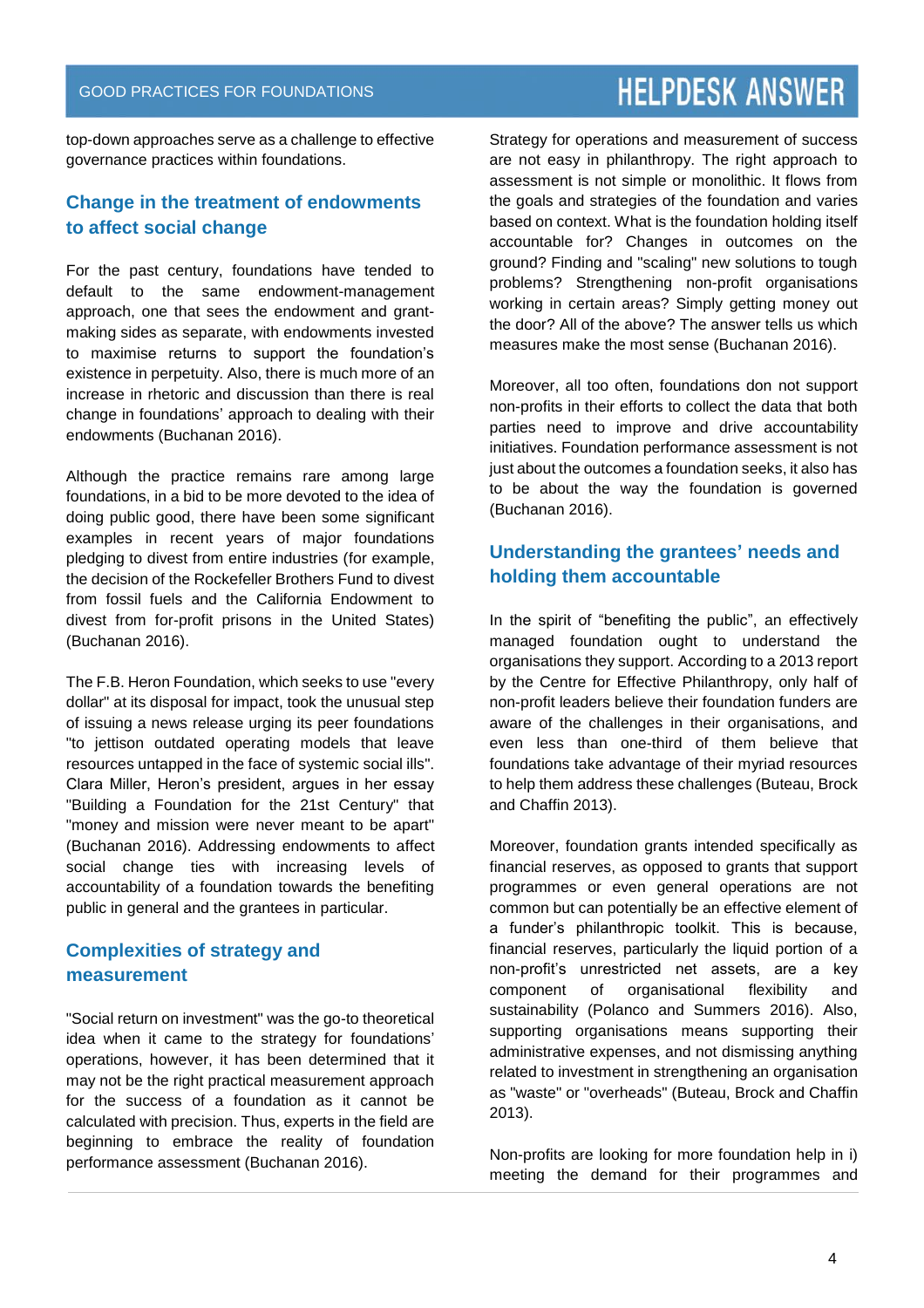services, ii) using technology to improve their effectiveness, and iii) developing their leadership skills (Buteau, Brock and Chaffin 2013).

By supporting non-profits, understanding their needs and having an open channel of communication allows for transparency and accountability to flourish on both sides (Buteau, Brock and Chaffin 2013).

As mentioned earlier, by establishing certain standards for grant making to NGOs, as well as well performance measurement of NGOs, foundations hold the key to making the organisations they support accountable, by demanding transparency (Fiennes and Masheder 2016).

#### **Governance issues**

The corporate-style leadership, 3 increasingly in vogue in philanthropy, may be ill-suited for tackling complex social issues (Daniels 2017). Gayle Peterson, who interviewed more than one thousand "social investors", including foundation leaders, public-sector managers, and business executives from around the world for her book Good, Evil, Wicked: The Art, Science and Business of Giving, posits that solving what she calls "wicked" problems and seemingly intractable predicaments, like intergenerational poverty and hunger, requires leaders to be willing to own up to mistakes and seek advice from others. Rather than a top-down approach, she calls for a new style of manager: the deliberate leader (Daniels 2017).

Citing the example of the ClimateWorks Foundation, created in 2008, largely with support from the Hewlett and Packard foundation, Peterson noted that they had to recalibrate their approach within four years after "things went south" (Daniels 2017). The problem, she argues, was that ClimateWorks leaned on a solution to climate change that was heavily engineered from a central office. The leaders of the foundation had a difficult time keeping up with an increasingly vast and complex network of climate non-profits and donors. Goals that it had set were not met, and failures were not adequately communicated throughout the organisation and to its partners. She opines that strategy and measurement of success for foundations must be set keeping amid contextual realities and must function hand in hand to avoid such management blunders (Daniels 2017).

Thus, the style of governance ultimately determines the longevity of a foundation. Internal governance mechanisms ought to evolve to suit the needs of foundations (Daniels 2017).

### **Effectiveness**

Philanthropic effectiveness may be understood in two ways: programme effectiveness and mission effectiveness. While the former<sup>4</sup> focuses attention on the programmatic work of recipient organisations, the latter is related to the quality of strategy and level of execution achieved by a foundation. The foundation field today is very much focused on the first definition of effectiveness. Many foundations have invested heavily in evaluation to report on what has happened to their funds once they have been spent, casting the spotlight of evaluation outward. This provides foundations not just with a buffer against criticism (both internal and external) but also with a set of wellestablished protocols, procedures and tools that can be used to carry out assessments (Frumkin 2004).

The challenge of effectiveness is also how to measure it. To date, the foundation world has done a very poor job of solving the measurement effectiveness quagmire. Retreating into ever more technocratic language and procedures, foundations have made little progress in either clarifying the key dimensions of effectiveness or in communicating to the public how their grants have contributed to the public good in any significant way. All of which has opened the field up to complaints that foundations are not satisfactorily accountable (Frumkin 2004).

### **Establishing grant-making accountability**

Often issues of effectiveness and accountability intersect and interact with one another. In the absence

l  $3$  Corporate leaders often ascend in their careers by developing a command-and-control style of leadership with a laser focus on clear, specific goals. That approach may spell trouble for society, says Gayle Peterson in her book on philanthropic leadership as more donors, foundations and charities adopt a business mindset that may be ill-suited to solving messy social problems (Daniels 2017).

<sup>&</sup>lt;sup>4</sup> The problem with using programme effectiveness as a tool to bring reason and fairness to philanthropy lies in the primitive and imprecise nature of almost all forms of performance measurement in the non-profit sector (Frumkin 2004)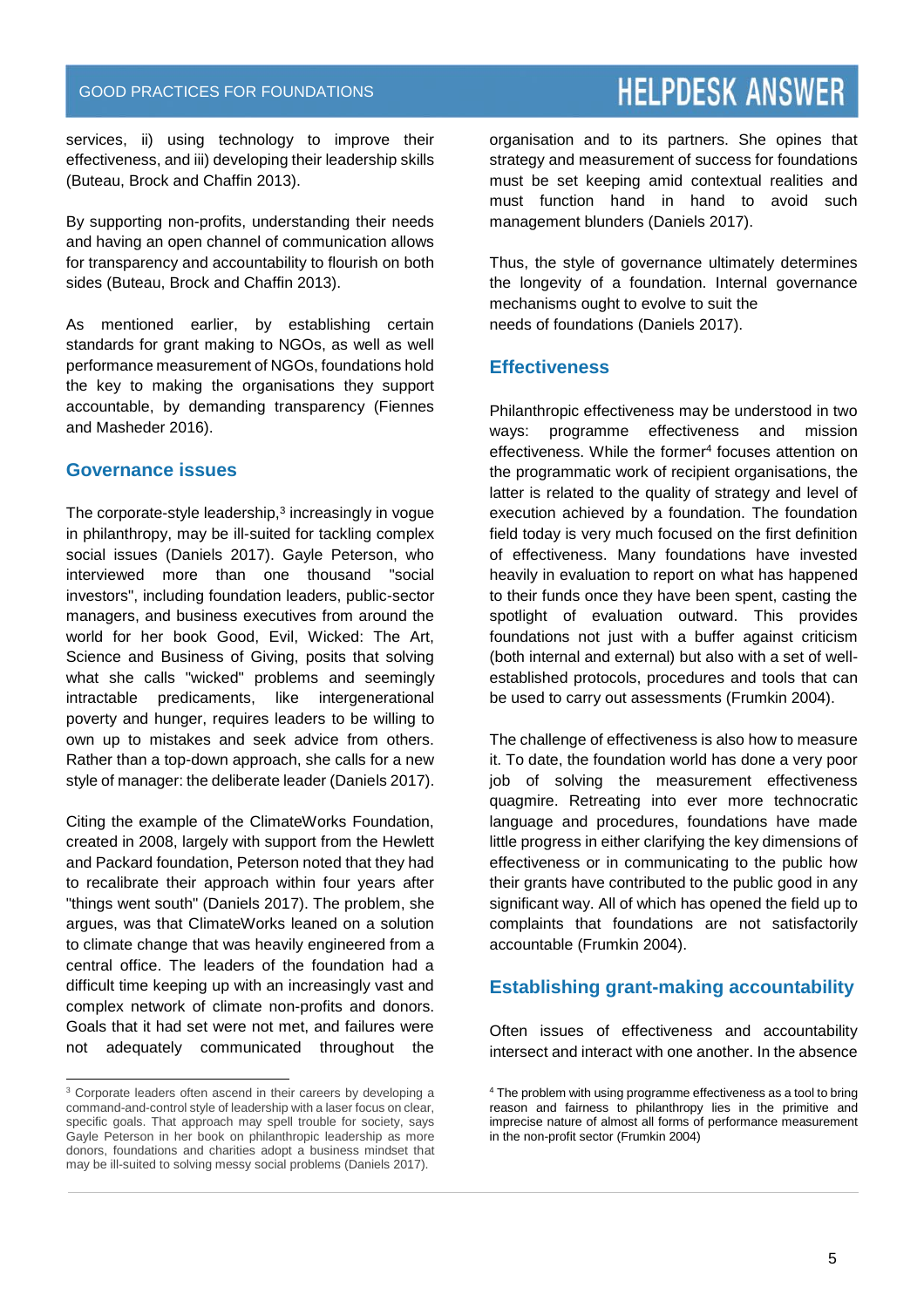of sound and meaningful ways of assessing goal achievement and effectiveness, many foundations turn to measures of the quality of their grant-making process and emphasise their transparency, clarity of purpose and fairness.

When it comes to grant making, foundations and recipients are joined in an act of giving and getting. Even though this voluntary transfer of resources seems simple, it can and does create a number of complex challenges for both sides, particularly when the amounts of money changing hands are significant and when the public needs to be addressed are substantial. At the centre of the accountability puzzle is the concern that the fundamental power asymmetry between donor and recipient makes it very hard to create accountability systems appropriate for a field that now delivers billions of dollars a year (Frumkin 2004).

Without any real way to hold foundations accountable, many worry that institutional philanthropy will never have the impetus to improve its performance and become more effective. Yet, until foundations become more confident about the impact of their work, it is hard to see the field opening up to scrutiny and rigorous analysis. Thus, accountability and effectiveness are also locked in a strange relationship of mutual dependence in which progress on one dimension will likely lead to progress on the other dimension, (Frumkin 2004).

The logic behind accountability of foundation-based philanthropy are as follows:

- Unlike other forms of private consumption, philanthropy is accompanied by a substantial public subsidy.
- It has an effect on policies and communities; the very fact that philanthropy is public in its intentions and seeks to enact a private vision of the common good raises accountability issues precisely because the act of giving projects private values and commitments into the public sphere.
- As mentioned earlier, unavoidable power asymmetries result when one person or institution gives money to another person or institution. Although many foundations work hard to break down some of the boundaries of class and power that philanthropy raises, these cleavages are real

and cause many to worry about the intentions and methods of donors.

In many ways, accountability is a concept that is just as conflicted as effectiveness, making its implementation all the more challenging. The conception of accountability, which is often rooted in democratic theory, does not always translate in the vast universe of foundations. While some foundations may convene experts and listen to the opinions of others before making major commitments, by and large, philanthropic decision-making is still a private affair. The meetings of foundation boards are not open the public; board members do not stand for public election; and these organisations operate largely as they see fit, or how their founders and families judge most efficacious (Frumkin 2004). All of these factors act as substantial challenges in making foundations accountable.

#### **New disruptive technologies**

Philanthropy has gone through a transformation as the internet has not only reduced the cost of making philanthropic gifts to both donors and non-profit organisations but also made it easier for donors to do their own research on potential beneficiaries (Stannard-Stockton 2009). Evolving information networks have affected philanthropic practices in various ways, including but not limited to: setting goals and formulating strategy; building social capital; measuring progress; measuring outcomes and impact; and accounting for the work (Bernholz, Skloot and Varela 2010).

The pace of change in technology is accelerating, and we appear to be on the cusp of large-scale adoption of a number of technologies that could have fundamental and transformative effects on society, such as artificial intelligence, blockchain technology, augmented/virtual reality and bio-enhancement of various kinds. Blockchain technology, in particular, may have the potential for use in anti-corruption, but it is far from being an easily applicable and transferable anti-corruption instrument (Kossow and Dykes 2018). While there are studies to support the "good" that these innovations bring about in the field of philanthropy, the reciprocal challenges of a largely technological world must be addressed.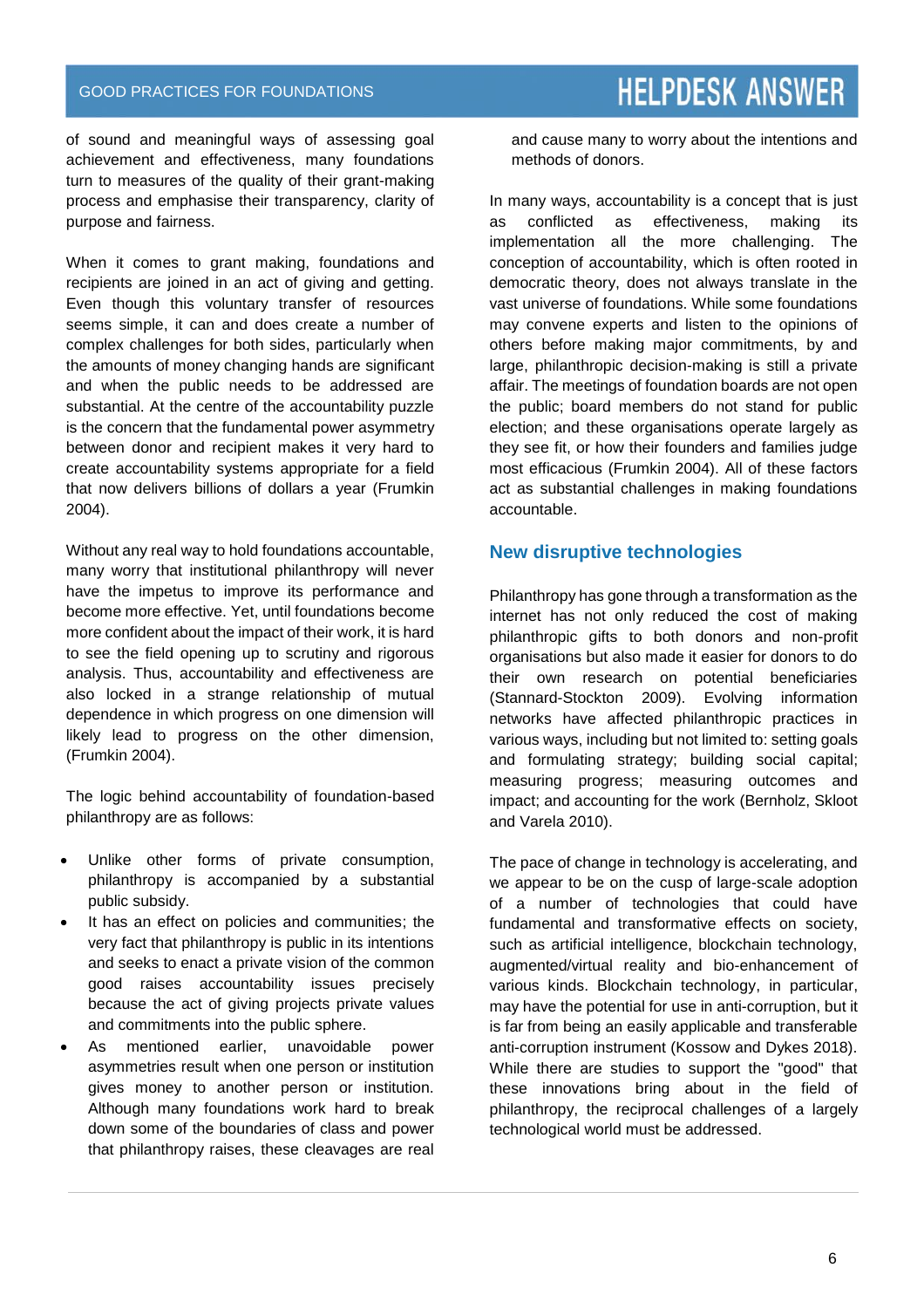Similarly, when it comes to data-oriented grant making, there are a few challenges, as noted by David Robison, managing director at Upturn (Robinson 2017):

- In the philanthropic sector, a human subject review is not always required, and programme officers, researchers and implementers do not yet have a shared standard by which to evaluate the ethical implications of using public or existing data, which is often exempt from human subjects' review.
- Automated decisions can absorb and sanitise bias from input data, and responsibly funding or evaluating statistical models in data-intensive projects increasingly demands advanced mathematical literacy which many foundations lack.

Both data and the capacity to analyse it are being concentrated in the private sector, which could marginalise academic and civil society actors.

# 3. GOOD PRACTICES IN GOVERNANCE

Good governance characterises strong, healthy foundations and it also helps avoid future corruption, leadership, regulatory, institutional and reputational problems (Pathway Law 2017). Governance is the backbone for achieving transparency and accountability, and good practices related to it are as follows:

### **Due diligence**

In the world of philanthropy, due diligence refers to a grant maker's procedures to determine the health of a grant seeker and verify a non-profit's eligibility to accept grants (GuideStar 2017). Due diligence, however, is not just about legal and financial compliance. More importantly, due diligence helps a grant maker determine whether the non-profit fits with the grant maker's mission; sheds light on the grant seeker's standing in the community and the broader field; and shows how well the organisation is run by its board and staff (GuideStar 2017).

GuideStar, in a publication from 2017, offers a few principles to keep in mind as a foundation constructs its due-diligence process:

- Keeping it simple: a grant maker should consider what information it already possesses about the grant seeker before asking for it. Moreover, the grant maker should see what information it can gather from outside sources. There are three fundamental areas that require attention when doing due diligence: a grant seeker's legal status, its impact and its financial health. Each of those areas is covered by different products from outside sources.
- Resisting a one-size-fits-all approach: instead of applying the same due-diligence process to nonprofits of all types and sizes, a grant maker should adjust its approach based on the organisation and grant under consideration. It makes little sense to demand as much from a small organisation asking for a small grant as that from a large non-profit asking for a substantial amount.
- Being rigorous and realistic: all non-profits have their respective strengths and weaknesses. Expecting a start-up to act with the same efficiency and quickness as an established organisation that is used to dealing with the grant seeking process would be unwise.
- Not doing any harm: trying to fulfil a grant maker's due diligence requirements can be a costly and difficult process for non-profits. Imposing these demands on non-profits without assessing how many of them are necessary or even desirable will only impede the missions of the very organisations a grant maker is trying to help.
- Obtaining grantee feedback: one very important aspect of the grant-making process, and perhaps the best way for foundations to know what they can do better, is grantee feedback. Perhaps the most widely used grantee feedback programme is the one offered by the Centre for Effective Philanthropy. The CEP's Grantee Perception Report (GPR) is a survey that grantees fill out to provide funders with comprehensive feedback.

# **Compliance with national, regional and international law**

Depending on the geographic realties, a foundation may be subject to a plethora of regulatory compliances arising from national, regional or international law. Effective governance must ensure compliance with all of these regulations (Pathway Law 2017). For example, the Internal Revenue Service (IRS) in the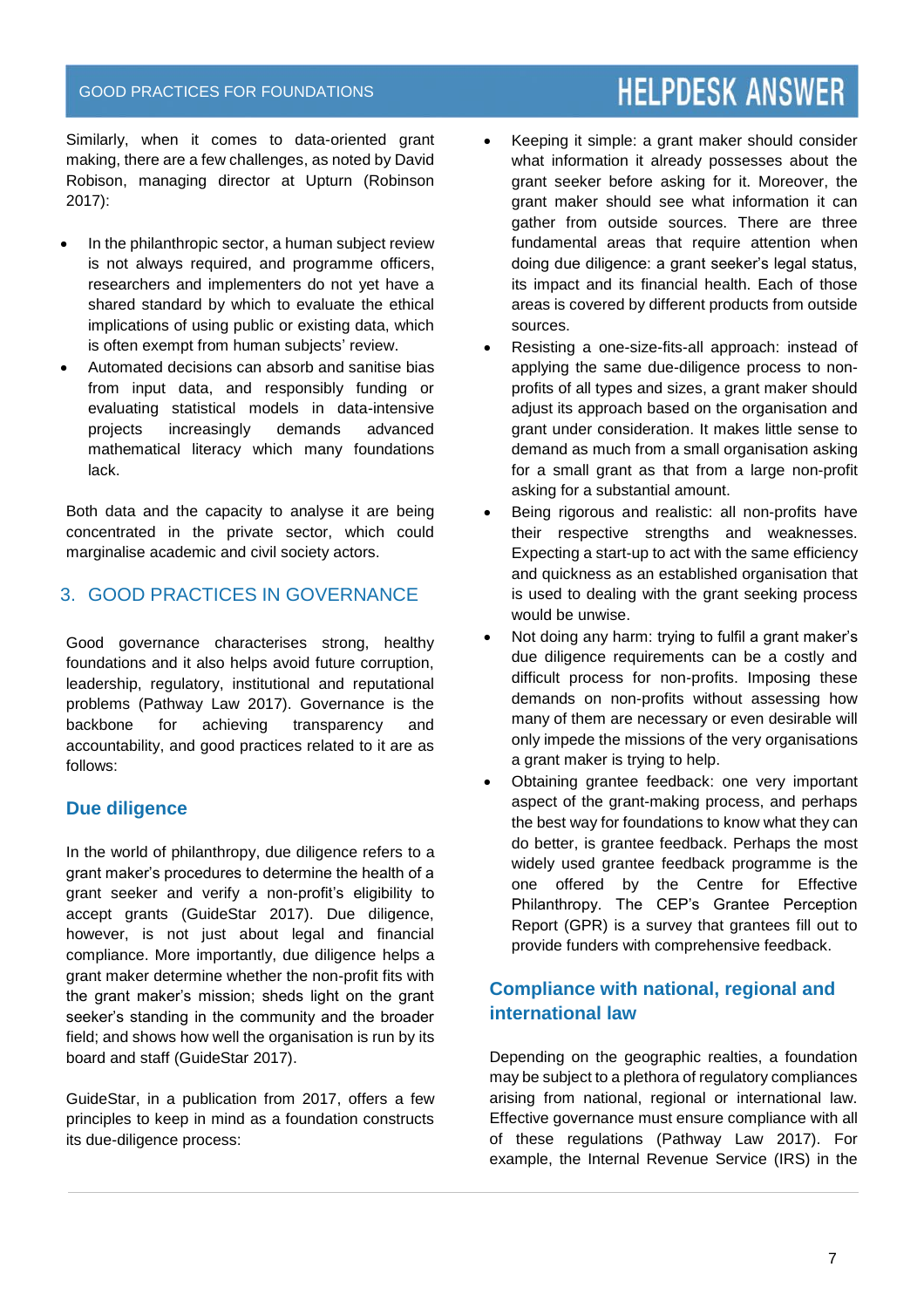United States asks for certain governance policies. For example (National Council of Non-profits 2018b):

- written whistleblower protection policy (Part VI, Section B, line 13)
- written document retention/destruction policy (Part VI, Section B, line 14)
- written gift acceptance policy to govern the receipt of "non-cash" gifts, such as gifts-in-kind, and unusual gifts (land, vehicles, artwork, and so on)
- Joint ventures: if the organisation has participated in a joint venture, the IRS Form 990 asks whether the non-profit took steps to avoid prohibited private benefit (Part VI, Section B, line 16)

# **Code of ethics**

Codes of conduct and codes of ethics are the most common type of self-regulatory initiative. These codes typically present a set of standards defined and agreed by foundations for use as a guide in their behaviour and practices, which may be general rules or more detailed regulations for specific aspects of foundation operations (Hartay and Rosenzweigová 2017).

Numerous benefits can arise from adherence to a code of conduct since being viewed as compliant can send a positive signal to the populace that an organisation is committed to transparency and accountability (Hartay and Rosenzweigová 2017). The challenge, however, is to determine whether organisations fully or only partially comply with a code when no effective compliance mechanism is in place. Moreover, it may be time consuming to set up a code and ensure its continuous relevance Hartay and Rosenzweigová 2017).

It is imperative that, for effective governance, foundations give careful attention to their policies for dealing with ethical issues, including such problems as conflicts of interest or self-interested financial activity. Reputation is the single most valuable asset for any non-profit, and protecting the foundation's reputation depends on a culture that values high ethical standards. The best oversight comes from within the foundation itself rather than from regulatory bodies (Griswold and Jarvis 2015).

Effective foundations also follow best practices to promote sound oversight in the key financial and risk areas of the organisation. These include (but are not limited to) policies that address conflicts of interest, document retention, employment and compensation, whistleblowers, restricted giving and investment practices (Pathway Law 2017).

A foundation, operating as a non-profit, should also have strong internal integrity management systems in place and policies to prevent and effectively address corruption risks that also apply to partners and service providers (Kukutschka 2017).

# **Conflict of interest policies**

Conflict of interest occurs when an individual – board member, officer or staff member – determines that his or her obligation to further the charitable purposes of the organisation is at odds with his or her own financial or personal interest (Pathway Law 2017).

When conflicts arise, the foundation's method of resolving the issue is crucial. Most foundations have a process or policy of disclosure or recusal or both. A sample conflict of interest policy for foundations may be found [here.](http://www.cof.org/sites/default/files/documents/files/Sample-Conflict-of-Interest-Policies-From-the-Council.pdf)

The requirement for disclosure and recusal is a principal ethical policy that can save a foundation from embarrassment and from potentially serious damage to its reputation. In the United States, the IRS notes, that a foundation should require its board, officers and staff members to complete and sign an annual disclosure form regarding conflicts of interest (Griswold and Jarvis 2015).

### **Engaging trustees and building a culture**

Selecting qualified board members who will actively and effectively serve on the board is a fundamental best practice of governance. Trustees should be engaged, effective team players who are willing to work hard. A culture of productive leadership encompasses having the right people on the board, achieving clarity around roles and responsibilities, and educating and engaging board members (Griswold and Jarvis 2015).

Firstly, the foundation must align the culture it seeks to create with its own ethical standpoint. Second is picking people who own and live the characteristics that the foundation would like to embody. Finally, embodying a leadership and operation style that caters to this chosen culture (Hawthorne 2015).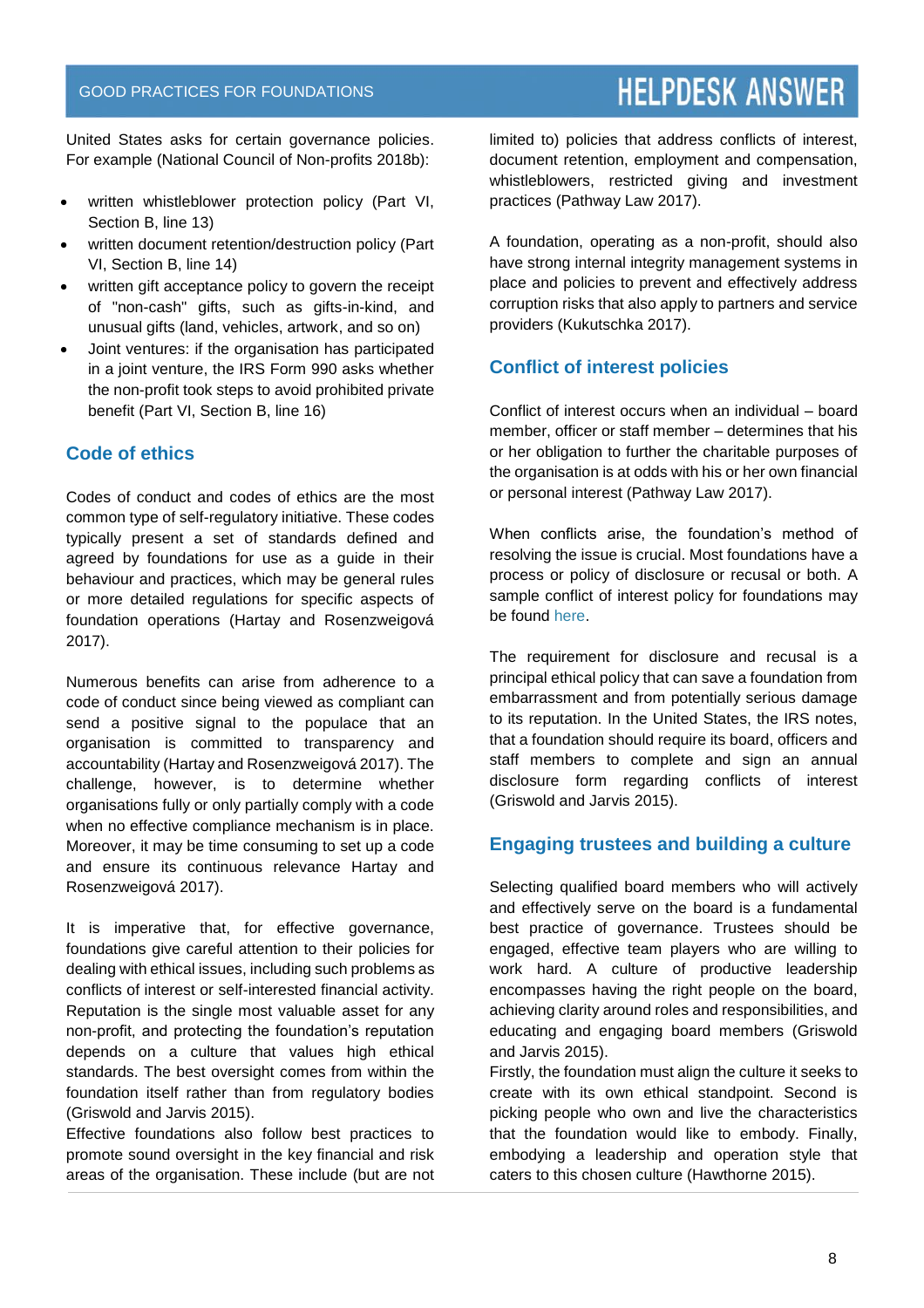Simultaneously, strengthening this culture requires leading with intent through thoughtful planning, determined dedication, and collective commitment from chief executives, board chairs and board members. A commitment to "generative governance" by the trustees by using each individual's wisdom, experience and skills to open discussions leading to a more dynamic and effective board, engaged in the exploration of optional courses and new ideas, is the increasing belief among experts in the foundation field (Griswold and Jarvis 2015).

Most governance experts also agree that diversity of membership is a great source of board strength. In some positions, such as service on the audit or investment committee, members should have specialised knowledge, but effective boards are usually populated with members representing diverse backgrounds, experiences and points of view (Griswold and Jarvis 2015).

A comprehensive guide on how boards may conduct governance may be found [here.](https://boardsource.org/wp-content/uploads/2016/10/Recommended-Gov-Practices.pdf)

#### **Whistleblower protection policy**

A written whistleblower protection policy is crucial, and the board must ensure that no employees are punished or discriminated against because they reported improper conduct (BoardSource 2016). A sound whistleblower policy is a huge impetus to anticorruption within the organisation that further goes on to boost accountability and transparency (BoardSource 2016; Council on Foundations 2018).

A sample whistleblower policy can be found [here.](https://www.councilofnonprofits.org/sites/default/files/Sample%20WhistleblowerPolicy%202.2010.pdf)

#### **Record retention policy**

It is important for every organisation to have an established record retention policy (RRP) that provides for the retention and destruction of documents and other records maintained by the organisation (Bock 2011). This is because it provides information to support decision-making by management and is generally required by legal retention requirements, hence supporting good governance (Bloom 2014).

# **HELPDESK ANSWER**

A document retention and destruction policy identifies the record retention responsibilities of staff, volunteers, board members and outsiders for maintaining and documenting the storage and destruction of the organisation's documents and records (National Council of Non-profits 2018a; Council on Foundations 2018).

While there is no umbrella guideline for document retention that covers all non-profits and foundations, as it depends on the regulatory climate of the region, it is possible to identify a handful of documents that foundations should save permanently as well as others that should be saved for a certain length of time by most non-profits (National Council of Non-profits 2018a).

A few examples of records to be kept permanently are as follows (National Council of Non-profits 2018a):

- articles of incorporation
- audit reports, from independent audits
- corporate resolutions
- checks
- financial statements (year-end)
- insurance policies
- minutes of board meetings and annual meetings of members
- real estate deeds, mortgages, bills of sale
- tax returns

As of May 2018, with the entry into application of the General Data Protection Regulation, there is one set of data protection rules for all companies operating in the EU, wherever they are based. It also brings in stricter requirements regarding how long personal data may be retained. Organisations will need to be more considered and disciplined in their retention of individuals' personal data (McElhill 2018).

### **Human resources (HR) policies**

Sound HR policies are a way to ensure compliance with ethics and anti-corruption. Remuneration and benefits should be aligned with the public mandate of the organisation while set at levels that can attract and retain the employment of qualified staff. Policies should fully comply with relevant national and international labour regulations as well as pay particular attention to specific corruption related risks as follows (Kukutschka 2017):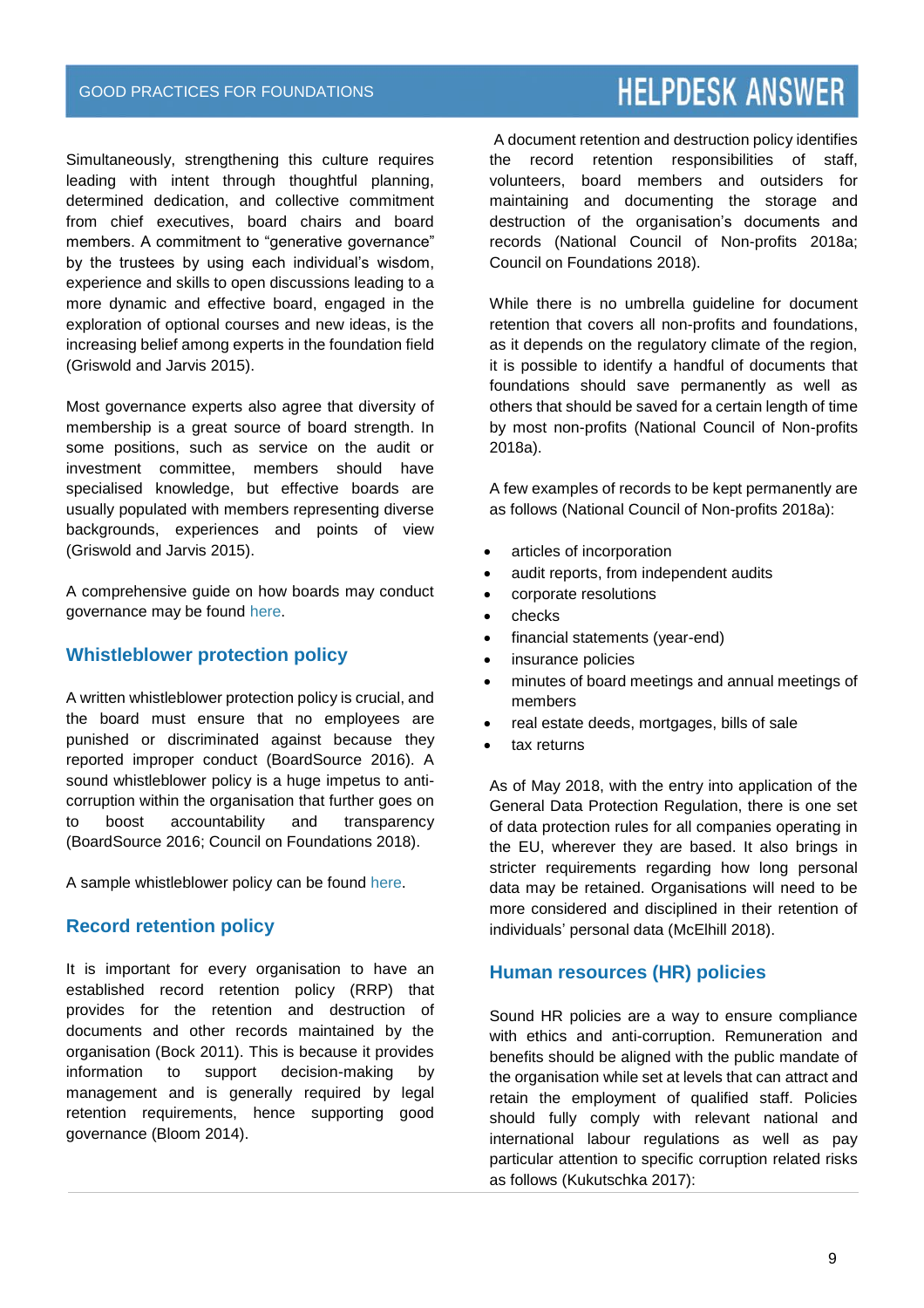- merit-based recruitment and promotion practices and processes
- transparent salary and benefit structures, including per diem policies
- transparent performance appraisal systems
- transparent disciplinary measures and procedures
- regulations/prohibitions of employment of relatives, family members and so on

# **Updating corporate documents**

Every organisation should review its articles of organisation and bylaws every five years to ensure these documents represent current law, best practices for foundations and the organisation's current mission and governance.

# 4. GOOD PRACTICES IN **TRANSPARENCY**

In addition to strengthening its own credibility and building public trust, transparency can reduce duplication of effort among foundations that care about the same issues, facilitate greater collaboration and collective problem solving, and cultivate a community of shared learning and good practices among foundations. Transparency is a best practice to be achieved for effective governance (GuideStar 2017).

Glasspockets, an organisation seeking to bring transparency to the world of philanthropy, identifies six benefits from transparency (GuideStar 2017):

- strengthens a foundation's credibility
- increases public trust
- improves relationships with grantees and regions served
- reduces duplication of effort among foundations that care about the same issues
- facilitates greater collaboration and collective problem solving
- cultivates a community of shared learning and good practices among foundations

Good practices to achieve transparency are as follows:

### **Presumption in favour of transparency**

As a starting point, foundations should begin their exploration of transparency from the perspective that more transparency, rather than less, is presumptively a good thing. That does not mean that increased transparency is always a good thing, but the presumption should be that it is; for foundations to pursue the alternative, they must argue against increased transparency for reasons of grant-making strategy (Cohen 2014).

# **Making the board discuss transparency vis-à-vis grant making**

If the challenge is to think deeply about the strategic implications of increased foundation transparency, the onus is on the board of trustees to do that thinking. Too many boards, one might guess, like to talk about the act of giving grants, but not as much about the community and societal settings in which those grants or broader issues of foundation policy that might need increased transparency or openness (Cohen 2014).

### **Reciprocal transparency**

Some foundations have propensity to look for or even demand transparency on the part of grantees and more than they themselves might countenance. For example, in the wake of proposed legislation a decade ago in California that called on large foundations to reveal the racial and ethnic makeup of their board, staff members and their grantees, foundations basically rebelled at the thought – even though many routinely asked for that kind of information on their grantees and promoted that kind of racial/ethnic disclosure on the part of other sectors of society, particularly public agencies and commercial banks (Cohen 2014).

# **Setting broader intentions for transparency: effectiveness and trust**

While philanthropy may be relatively small in the context of overall governmental spending, domestically and internationally, the resources involved are significant for the communities and stakeholders directly affected. For example, both the Bill & Melinda Gates Foundation and the William and Flora Hewlett Foundation have signed on to the International Aid Transparency Initiative. Importantly, the individual foundations are not always individual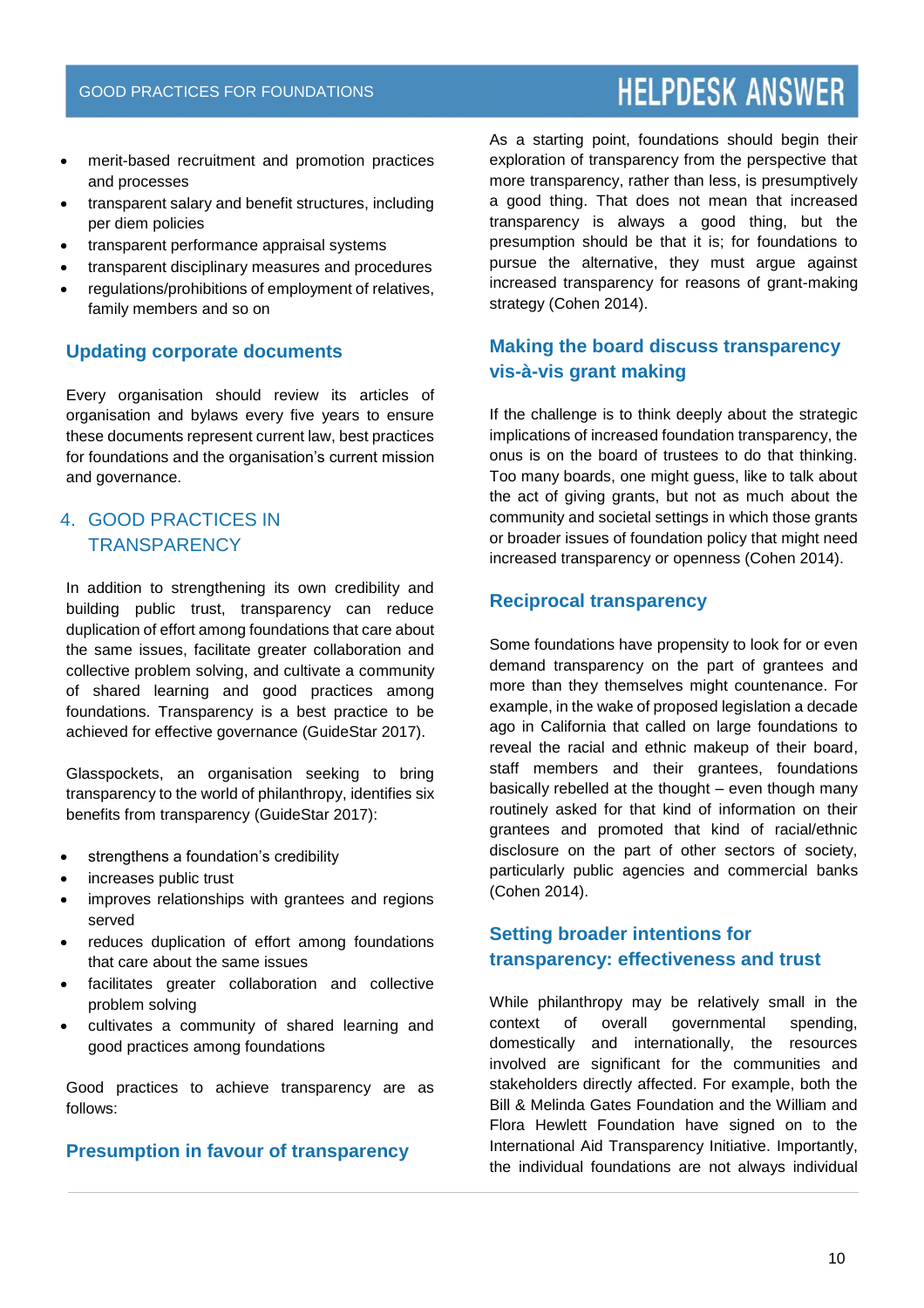#### GOOD PRACTICES FOR FOUNDATIONS

actors; they are part of an interactive, and even occasionally collaborative, dynamic where their effectiveness is improved when, because they have better information, they have more opportunities for coordination with other aid providers, and because stakeholders get to know what is happening with and to them, they get to hold foundations and others to better account (Cohen 2014).

While transparency is hardly the only driver of public trust, it is all but axiomatic that increased transparency, letting stakeholders in on the operations of foundations, what occurs in foundations and how they make decisions, yields increases in trust. Unlike the business sector, which might resist transparency because revelations could give inside information to competitors, foundations are not or at least should not be in a position of fearing the revelation of trade secrets when the trade they are in is human and societal betterment (Cohen 2014).

#### **Seeking feedback beyond just grantees**

Frequently, discussions of philanthropic transparency and accountability devolve to admonitions about asking grantees for feedback. Transparency really means going much beyond grantees, which are in a way less likely to be critics of a foundation, given that they receive support from the foundation. The transparency challenge is to reach society and to recognise foundations' role in the public sphere. Even when it comes down to attitudes, asking non-grantees is just as important as asking grantees about attitudes towards grant makers (Cohen 2014).

### **Meaningful disclosure**

The public wants access to open, meaningful, comprehensible information and not just dumps of files that obfuscate with statistics, measures and big data. Anyone who has been on some of the online information databases meant to increase transparency in government knows how lots of information may be difficult for experts to wade through, not to mention regular citizens who want to know how their government works. Thus, meaningful disclosure is a key in achieving true transparency for foundations (Cohen 2014).

The foundation that communicates the remit, goals and results of its work in a comprehensive and digestible manner, holds transparency at the core of all activities (EFC 2013).

### **Reporting**

Standardised, regular and adequate reporting, in compliance with relevant governance, financial accounting and reporting requirements (based on national laws and global good practice) represent an important aspect of a non-profit's transparency, with the view to making basic data available to the public or oversight bodies on their operations (Kukutschka 2017).

Moving ahead from conventional reporting, by submitting grants electronically to the eReporting program, a foundation ensures that the most up-todate and accurate information about its grants is being made available to the sector (GuideStar 2017).

# **Making a grants database publicly available**

This allows grant seekers insight into a foundation's funding decisions. Most grant makers already have a system to track grants they have made, so making such information available should not be too big a leap. One useful model for an interactive grants database is on the Hewlett Foundation's website. The database allows users to filter by region, programme, year, amount and type of grant (GuideStar 2017).

# 5. GOOD PRACTICES IN **ACCOUNTABILITY**

Foundations act in a responsible and collaborative manner by accounting for their actions to stakeholders, and by being active in sharing their knowledge and experiences (EFC 2013).

Ebrahim (2010) posits four facets of accountability that may be applied to the realm of foundations:

- Transparency, which involves collecting information and making it available and accessible for public scrutiny.
- Answerability or justification, which requires providing clear reasoning for actions and decisions, including those not adopted, so that they may reasonably be questioned.

# **HELPDESK ANSWER**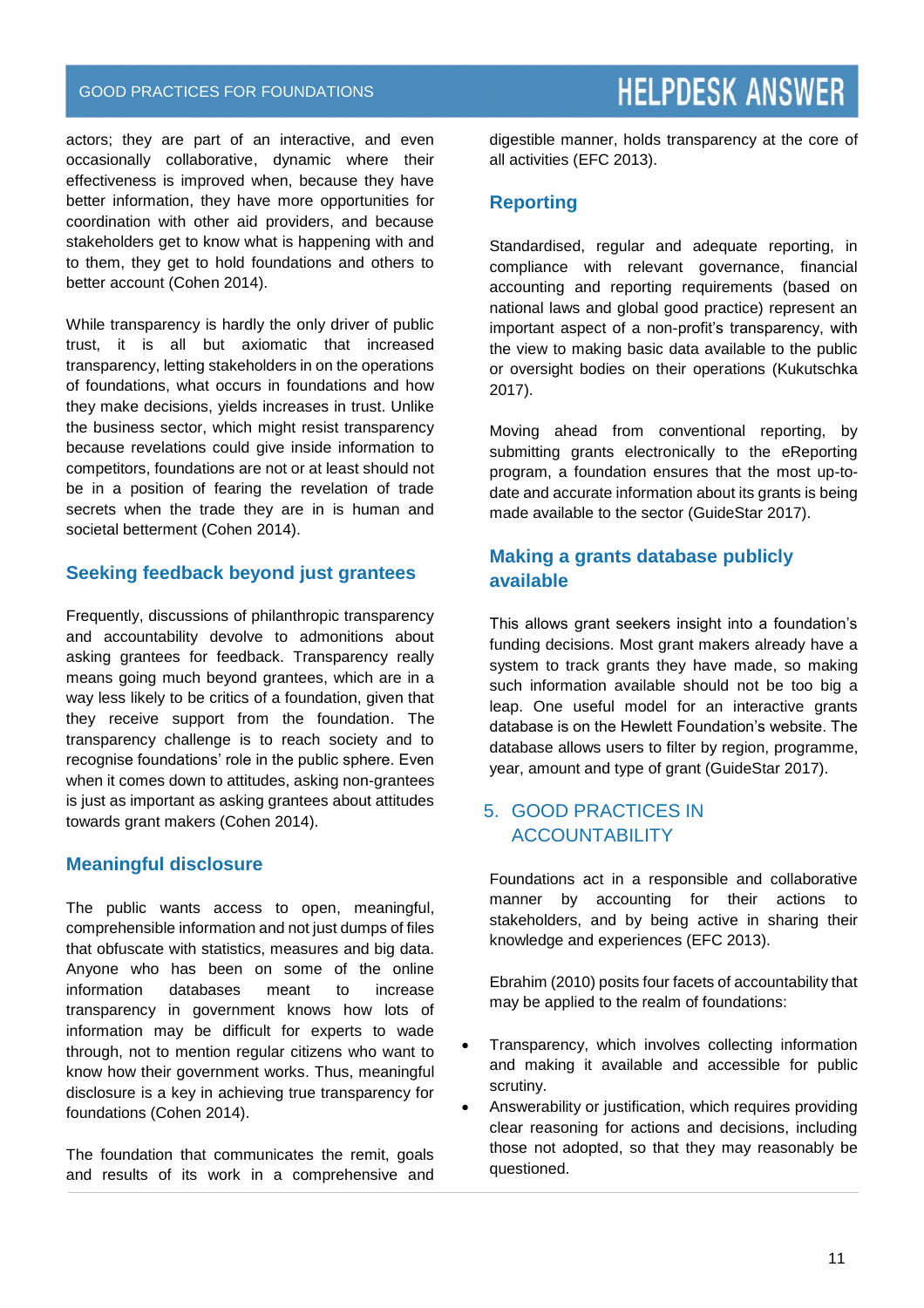- Compliance, through the monitoring and evaluation of procedures and outcomes, combined with transparency in reporting those findings.
- Enforcement or sanctions for shortfalls in compliance, justification or transparency.

Good practices related to accountability are closely tied to the good practices for transparency because, as noted earlier, transparency is a crucial part of obtaining accountability.

Good practices for accountability are as follows:

### **Compliance with formal accountability**

Being compliant with formal and legal accountability standards is imperative. These standards differ from context to context. For example, formal accountability in the UK (and some other European jurisdictions) is greater than in the USA (in the UK through more detailed filing requirements from the Charity Commission). Nevertheless, foundations must strive to report annually their organisational details and file their financial statements in a timely and open manner while listing all appropriate elements (Dufton 2014).

Ebrahim (2010) opines that disclosure statements and reports are among the most widely used tools of accountability and are frequently required by laws in many countries. Such legal disclosures enable some degree of accountability to donors, clients and members who wish to access these reports, and also serve as means for non-profit boards to fulfil their fiduciary responsibilities.

### **Self-regulation**

Developed systems of self-regulation require: agreed standards, auditing of compliance, a complaints process and redress/sanctions. In practice, such developed systems are often created and maintained if they are initiated in a statutory framework (Dufton 2014).

Self-regulation would also entail monitoring and evaluating its actions, involving stakeholders and beneficiaries in the process, as a key part of the foundation's grant-making or project cycle, and using this to shape future strategies and priorities (EFC 2013).

#### **Evaluation and performance assessment**

Foundations need to rethink their evaluation and measurement processes. Donors increasingly demand information about long-term outcomes and impacts, while many non-profit leaders have expressed concern about the difficulty, reliability, and expense of such measurements, particularly in accounting for causal factors well beyond their control (Ebrahim 2010). Moreover, the question of what should be evaluated should vary according to different stakeholders and the mission statement (Ebrahim 2010).

# **Responsive communication and participation**

The nature and timeliness of internal and external communications will affect how the board perceives the staff and the operations, how the staff perceives the board and its leadership and governance, and how that staff feels about each other (GuideStar 2017). In addition, communications will affect how others perceive the foundation, including past, current and prospective donors, grantees, beneficiaries, allies, supporters, critics, regulators (for example, IRS and attorneys general), rating agencies, vendors and reporters. The document from GuideStar (2017) highlights: "Accountability, by definition, requires feedback". And without sufficient and responsive feedback, risks heighten (GuideStar 2017).

Participation, on the other hand, is quite distinct from disclosure reports and evaluations because it is a process rather than a tool, and it is thus part of ongoing routines in an organisation (Ebrahim 2010).

At one level, participation refers to information about a planned intervention being made available to the public, and can include public meetings or hearings, surveys or a formal dialogue on project options. In this form, participation involves consultation with community leaders and members, but decisionmaking power remains with the project planners. A second level of participation includes public involvement in actual project-related activities, and it may be in the form of community contribution towards labour and funds for project implementation, and possibly in the maintenance of services or facilities (Ebrahim 2010).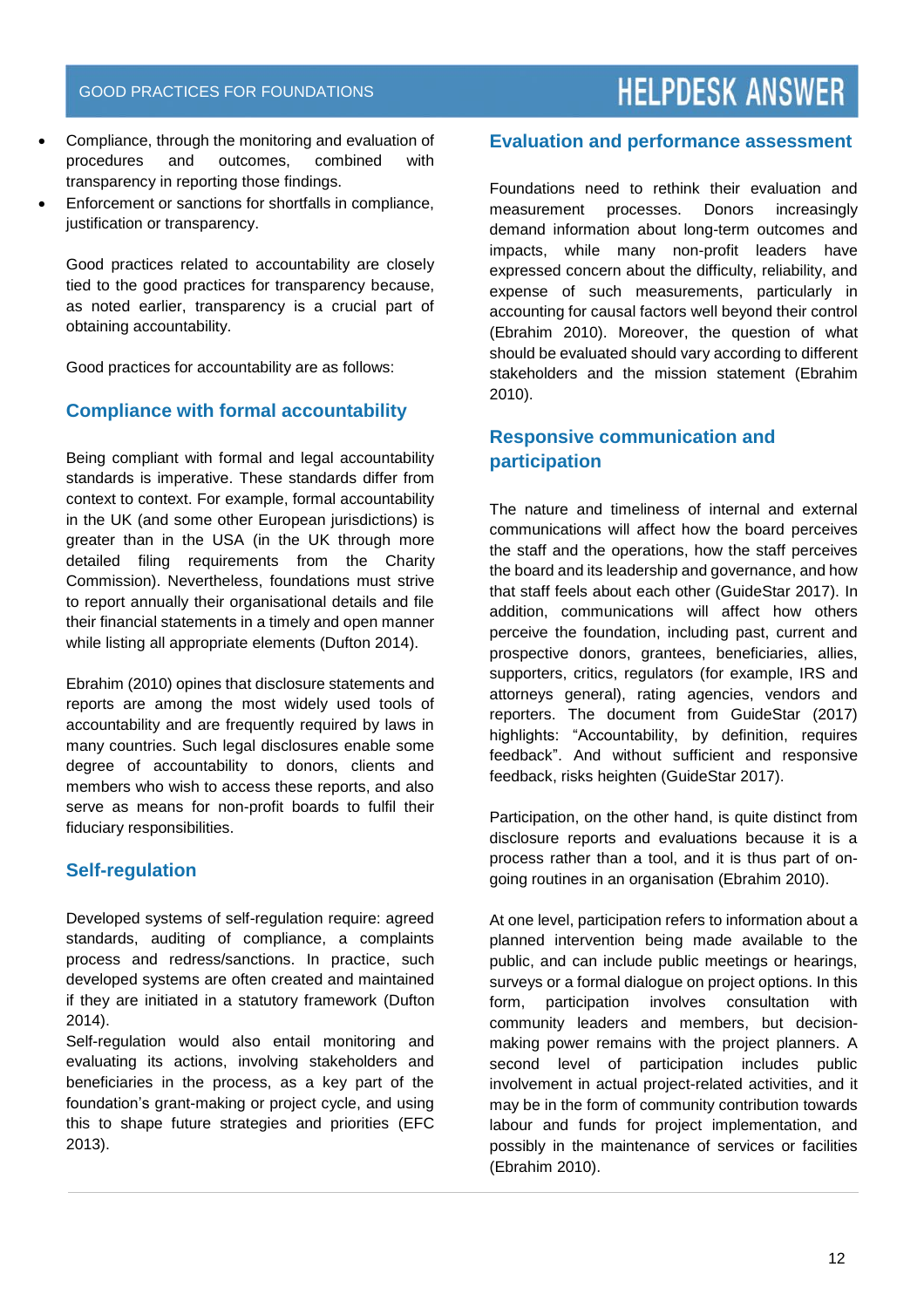### **Adaptive learning**

As an accountability mechanism, adaptive learning, in which foundations create regular opportunities for critical reflection and analysis to make progress towards achieving their missions, focuses internally on organisational operation rather than externally on accountability to other stakeholders. It also offers a way for organisation leaders to address a common myopia, the focus on immediate short-term demands at the expense of longer-term and more sustained results (Ebrahim 2010).

#### 6. REFERENCES

Anheier, H. and Daly, S. 2004. *Philanthropic Foundations: A New Global Force?* London School of Economics and Political Science.

[http://www.lse.ac.uk/internationalDevelopment/research/CS](http://www.lse.ac.uk/internationalDevelopment/research/CSHS/civilSociety/yearBook/chapterPdfs/2004-05/Chapter7.pdf) [HS/civilSociety/yearBook/chapterPdfs/2004-](http://www.lse.ac.uk/internationalDevelopment/research/CSHS/civilSociety/yearBook/chapterPdfs/2004-05/Chapter7.pdf) [05/Chapter7.pdf](http://www.lse.ac.uk/internationalDevelopment/research/CSHS/civilSociety/yearBook/chapterPdfs/2004-05/Chapter7.pdf)

Bernholz, L., Skloot, E. and Varela, B. 2010. *Disrupting Philanthropy: Technology and the Future of the Social Sector*. Philanthropy Central.

[http://cspcs.sanford.duke.edu/learning-](http://cspcs.sanford.duke.edu/learning-resources/publications/disrupting-philanthropy-technology-and-future-social-sector)

[resources/publications/disrupting-philanthropy-technology](http://cspcs.sanford.duke.edu/learning-resources/publications/disrupting-philanthropy-technology-and-future-social-sector)[and-future-social-sector](http://cspcs.sanford.duke.edu/learning-resources/publications/disrupting-philanthropy-technology-and-future-social-sector)

Bloom, J. 2014. *The Importance of Establishing a Record Retention Policy for Your Organization*. BlumShapiro. [http://www.blumshapiro.com/kbarticle/the-importance-of](http://www.blumshapiro.com/kbarticle/the-importance-of-establishing-a-record-retention-policy-for-your-organization)[establishing-a-record-retention-policy-for-your-organization](http://www.blumshapiro.com/kbarticle/the-importance-of-establishing-a-record-retention-policy-for-your-organization)

BoardSource. 2016. *Recommended Governance Practices*. [https://boardsource.org/wp](https://boardsource.org/wp-content/uploads/2016/10/Recommended-Gov-Practices.pdf)[content/uploads/2016/10/Recommended-Gov-Practices.pdf](https://boardsource.org/wp-content/uploads/2016/10/Recommended-Gov-Practices.pdf)

Bock, J. 2011. *The Importance of an Effective Records Retention Policy*. Fleeson Gooing Attorneys at Law. [https://www.fleeson.com/news/fleeson-publications/the](https://www.fleeson.com/news/fleeson-publications/the-importance-of-an-effective-records-retention-policy)[importance-of-an-effective-records-retention-policy](https://www.fleeson.com/news/fleeson-publications/the-importance-of-an-effective-records-retention-policy)

Buchanan, P. 2016. *Opinion: 5 Issues Foundations Must Confront to Stay Relevant*. The Chronicle of Philanthropy. [https://www.philanthropy.com/article/Opinion-5-Issues-](https://www.philanthropy.com/article/Opinion-5-Issues-Foundations/236339)[Foundations/236339](https://www.philanthropy.com/article/Opinion-5-Issues-Foundations/236339)

Buteau, E., Brock, A. and Chaffin, M. 2013. *Non-profit Challenges: What Foundations Can Do*. Center for Effective Philanthropy. [http://effectivephilanthropy.org/wp](http://effectivephilanthropy.org/wp-content/uploads/2014/07/NonprofitChallenges.pdf)[content/uploads/2014/07/NonprofitChallenges.pdf](http://effectivephilanthropy.org/wp-content/uploads/2014/07/NonprofitChallenges.pdf)

Carothers, T. and Brechenmacher, S. 2014. *Accountability, Transparency, Participation and Inclusion: A New Development Consensus?* Carnegie Endowment for International Peace.

[https://carnegieendowment.org/files/new\\_development\\_con](https://carnegieendowment.org/files/new_development_consensus.pdf) [sensus.pdf](https://carnegieendowment.org/files/new_development_consensus.pdf)

Chapman, A. 2016. *The Investment Challenges Faced by Small and Medium-Sized Foundations*. European Foundation Centre.

[http://www.efc.be/operations/investment-challenges-faced](http://www.efc.be/operations/investment-challenges-faced-small-medium-sized-foundations/)[small-medium-sized-foundations/](http://www.efc.be/operations/investment-challenges-faced-small-medium-sized-foundations/)

Cohen, R. 2014. *10 General Guidelines for Greater Foundation Transparency*. Non-profit Quarterly. [https://nonprofitquarterly.org/2014/11/14/10-general](https://nonprofitquarterly.org/2014/11/14/10-general-guidelines-for-greater-foundation-transparency/)[guidelines-for-greater-foundation-transparency/](https://nonprofitquarterly.org/2014/11/14/10-general-guidelines-for-greater-foundation-transparency/)

Council on Foundations. 2018. *Record Retention for Foundations*[. https://www.cof.org/content/record-retention](https://www.cof.org/content/record-retention-foundations)[foundations](https://www.cof.org/content/record-retention-foundations)

Daniels, A. 2017. *Leaders Must Listen to Solve Big Problems, Author Says*. The Chronicle of Philanthropy. [https://www.philanthropy.com/article/Leaders-Must-Listen](https://www.philanthropy.com/article/Leaders-Must-Listen-to-Solve/239110)[to-Solve/239110](https://www.philanthropy.com/article/Leaders-Must-Listen-to-Solve/239110)

Davies, R. 2017. *10 New Problems Technology Will Create for Charities*. Charities Aid Foundation. [https://www.cafonline.org/about-us/blog-home/giving](https://www.cafonline.org/about-us/blog-home/giving-thought/the-future-of-doing-good/future-imperfect)[thought/the-future-of-doing-good/future-imperfect](https://www.cafonline.org/about-us/blog-home/giving-thought/the-future-of-doing-good/future-imperfect)

Dufton, R. 2014. *Shining a Light on Foundations: Accountability, Transparency and Self-Regulation*. Philanthropy Impact. [http://www.philanthropy-impact.org/article/shining-light](http://www.philanthropy-impact.org/article/shining-light-foundations-accountability-transparency-and-self-regulation)[foundations-accountability-transparency-and-self-regulation](http://www.philanthropy-impact.org/article/shining-light-foundations-accountability-transparency-and-self-regulation)

Ebrahim, A. 2010. *The Many Faces of Non-profit Accountability*. Harvard Business School. [https://www.hbs.edu/faculty/Publication%20Files/10-](https://www.hbs.edu/faculty/Publication%20Files/10-069.pdf) [069.pdf](https://www.hbs.edu/faculty/Publication%20Files/10-069.pdf)

Eisenberg, P. 2011. *Foundation Boards Shouldn't Be Filled Just with Wealthy People*. The Chronicle of Philanthropy. [https://www.philanthropy.com/article/Foundation-Boards-](https://www.philanthropy.com/article/Foundation-Boards-Shouldnt-Be/158285)[Shouldnt-Be/158285](https://www.philanthropy.com/article/Foundation-Boards-Shouldnt-Be/158285)

European Foundation Centre. 2013. *EFC Principles of Good Practice: A Self-Regulatory Tool for Foundations*. [http://www.efc.be/wp](http://www.efc.be/wp-content/uploads/2015/04/Principles_to_AGA.pdf)[content/uploads/2015/04/Principles\\_to\\_AGA.pdf](http://www.efc.be/wp-content/uploads/2015/04/Principles_to_AGA.pdf)

European Foundation Centre. 2018. *For an Inclusive Europe: European Funders Countering Hatred and Discrimination Based on Racial and Religious Bias – European Foundation Centre*.

[http://www.efc.be/event/for-an-inclusive-europe-european](http://www.efc.be/event/for-an-inclusive-europe-european-funders-countering-hatred-and-discrimination-based-on-racial-and-religious-bias/)[funders-countering-hatred-and-discrimination-based-on](http://www.efc.be/event/for-an-inclusive-europe-european-funders-countering-hatred-and-discrimination-based-on-racial-and-religious-bias/)[racial-and-religious-bias/](http://www.efc.be/event/for-an-inclusive-europe-european-funders-countering-hatred-and-discrimination-based-on-racial-and-religious-bias/)

Fiennes, C. and Masheder, E. 2016. *Transparency and Accountability of Foundations and Charities: A Study of Whether Large US and UK Charities and Foundations Have Open Meetings*. Giving Evidence. [https://givingevidence.files.wordpress.com/2016/06/giving](https://givingevidence.files.wordpress.com/2016/06/giving-evidence-charity-open-meetings-final1.pdf)[evidence-charity-open-meetings-final1.pdf](https://givingevidence.files.wordpress.com/2016/06/giving-evidence-charity-open-meetings-final1.pdf)

Frumkin, P. 2004. *Trouble in Foundationland: Looking Back, Looking Ahead*.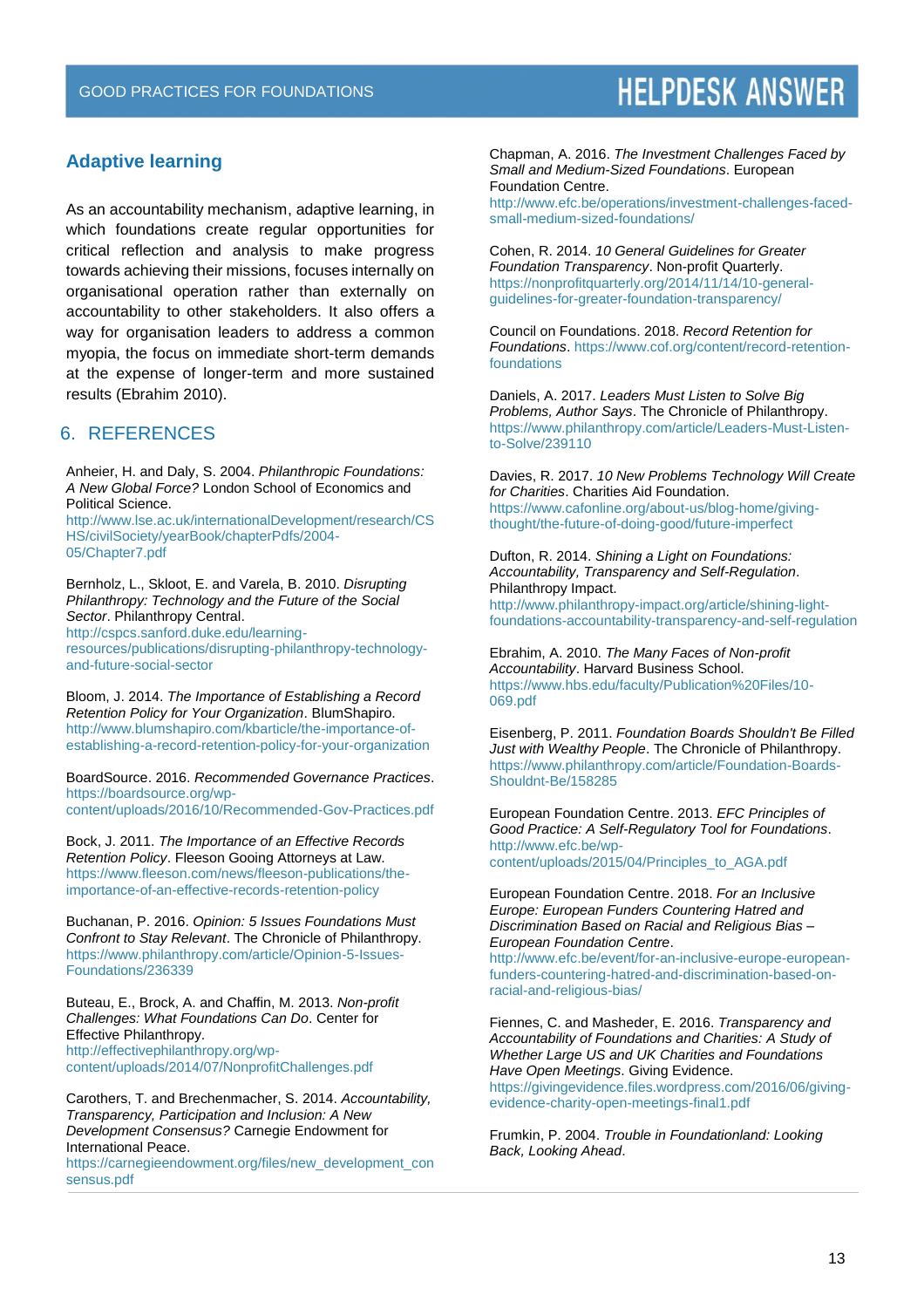#### GOOD PRACTICES FOR FOUNDATIONS

[https://www.hudson.org/content/researchattachments/attac](https://www.hudson.org/content/researchattachments/attachment/1251/frumkin_2004_pdf.pdf) [hment/1251/frumkin\\_2004\\_pdf.pdf](https://www.hudson.org/content/researchattachments/attachment/1251/frumkin_2004_pdf.pdf)

Griswold, J. and Jarvis, W. 2015. *Governance and Compliance Issues for Foundation Financial Management*. Commonfund Institute.

[https://www.cof.org/sites/default/files/documents/files/COF\\_](https://www.cof.org/sites/default/files/documents/files/COF_WP_GOV.pdf) [WP\\_GOV.pdf](https://www.cof.org/sites/default/files/documents/files/COF_WP_GOV.pdf)

GuideStar. 2017. *A Guide to Good Practices in Foundation Operations*.

[https://learn.guidestar.org/hubfs/Docs/foundation-good](https://learn.guidestar.org/hubfs/Docs/foundation-good-practices.pdf)[practices.pdf](https://learn.guidestar.org/hubfs/Docs/foundation-good-practices.pdf)

Hartay, E. and Rosenzweigová, I. 2017. *The Regulatory Framework for Fundraising in Europe*. European Centre for Not-for-profit Law (ECNL).

[http://ecnl.org/wp-content/uploads/2017/11/The-](http://ecnl.org/wp-content/uploads/2017/11/The-Regulatory-Framework-for-Fundraising-in-Europe_ECNL-research.pdf)[Regulatory-Framework-for-Fundraising-in-Europe\\_ECNL](http://ecnl.org/wp-content/uploads/2017/11/The-Regulatory-Framework-for-Fundraising-in-Europe_ECNL-research.pdf)[research.pdf](http://ecnl.org/wp-content/uploads/2017/11/The-Regulatory-Framework-for-Fundraising-in-Europe_ECNL-research.pdf)

Hawthorne, R. 2015. *The First Steps to Building a Foundation of Nonprofit Culture*. Bloomerang. [https://bloomerang.co/blog/the-first-steps-to-building-a](https://bloomerang.co/blog/the-first-steps-to-building-a-foundation-of-nonprofit-culture/)[foundation-of-nonprofit-culture/](https://bloomerang.co/blog/the-first-steps-to-building-a-foundation-of-nonprofit-culture/)

Institute of Fundraising. 2018a. *Defining Accountability and Transparency & Key Principles*.

[https://www.institute-of-fundraising.org.uk/code-of](https://www.institute-of-fundraising.org.uk/code-of-fundraising-practice/guidance/accountability-and-transparency-guidance/defining-accountability-and-transparency-and-key-principles/)[fundraising-practice/guidance/accountability-and](https://www.institute-of-fundraising.org.uk/code-of-fundraising-practice/guidance/accountability-and-transparency-guidance/defining-accountability-and-transparency-and-key-principles/)[transparency-guidance/defining-accountability-and](https://www.institute-of-fundraising.org.uk/code-of-fundraising-practice/guidance/accountability-and-transparency-guidance/defining-accountability-and-transparency-and-key-principles/)[transparency-and-key-principles/](https://www.institute-of-fundraising.org.uk/code-of-fundraising-practice/guidance/accountability-and-transparency-guidance/defining-accountability-and-transparency-and-key-principles/)

Institute on Governance. 2018b. *What is Governance?* <https://iog.ca/what-is-governance/>

Kossow, N. and Dykes, V. 2018. Linkages between Blockchain Technology and Corruption Issues. Transparency International. [https://knowledgehub.transparency.org/helpdesk/bitcoin](https://knowledgehub.transparency.org/helpdesk/bitcoin-blockchain-and-corruption-an-overview)[blockchain-and-corruption-an-overview](https://knowledgehub.transparency.org/helpdesk/bitcoin-blockchain-and-corruption-an-overview)

Kukutschka, R. 2017. *Income and Asset Declarations for NGOs*. Transparency International.

[https://knowledgehub.transparency.org/assets/uploads/help](https://knowledgehub.transparency.org/assets/uploads/helpdesk/Income-and-asset-declarations-for-NGOs-2017.pdf) [desk/Income-and-asset-declarations-for-NGOs-2017.pdf](https://knowledgehub.transparency.org/assets/uploads/helpdesk/Income-and-asset-declarations-for-NGOs-2017.pdf)

McElhill, D. 2018. *GDPR Data Retention Quick Guide*. Data Protection Network.

<https://www.dpnetwork.org.uk/gdpr-data-retention-guide/>

McGill, L. 2016. *Number of Registered Public Benefit Foundations in Europe Exceeds 147,000*. DAFNE. [https://dafne-online.eu/wp-content/uploads/2016/10/PBF-](https://dafne-online.eu/wp-content/uploads/2016/10/PBF-Report-2016-9-30-16.pdf)[Report-2016-9-30-16.pdf](https://dafne-online.eu/wp-content/uploads/2016/10/PBF-Report-2016-9-30-16.pdf)

McGoey, L. 2013. *Philanthrocapitalism, the Gates Foundation and Global Health – An Interview with Linsey McGoey*. Hinnovic.

[http://www.hinnovic.org/philanthrocapitalism-gates](http://www.hinnovic.org/philanthrocapitalism-gates-foundation-global-health-with-linsey-mcgoey/)[foundation-global-health-with-linsey-mcgoey/](http://www.hinnovic.org/philanthrocapitalism-gates-foundation-global-health-with-linsey-mcgoey/)

Milner, A. 2017. *The State of European Philanthropy*. Alliance Magazine.

# **HELPDESK ANSWER**

[http://www.alliancemagazine.org/opinion/state-european](http://www.alliancemagazine.org/opinion/state-european-philanthropy/)[philanthropy/](http://www.alliancemagazine.org/opinion/state-european-philanthropy/)

National Council of Non-profits. 2018. *Document Retention Policies for Non-profits*. [https://www.councilofnonprofits.org/tools](https://www.councilofnonprofits.org/tools-resources/document-retention-policies-nonprofits)[resources/document-retention-policies-nonprofits](https://www.councilofnonprofits.org/tools-resources/document-retention-policies-nonprofits)

National Council of Non-profits. 2018. *Good Governance Policies for Non-profits*. [https://www.councilofnonprofits.org/tools-resources/good](https://www.councilofnonprofits.org/tools-resources/good-governance-policies-nonprofits)[governance-policies-nonprofits](https://www.councilofnonprofits.org/tools-resources/good-governance-policies-nonprofits)

Pathway Law. 2017. *Governance & Compliance*. [http://pathwaylaw.com/nonprofit-law/governance](http://pathwaylaw.com/nonprofit-law/governance-compliance/)[compliance/](http://pathwaylaw.com/nonprofit-law/governance-compliance/)

Philanthropy Journal. 2008. *Inside Philanthropy: Big challenges for non-profits, foundations*. [http://philanthropyjournal.blogspot.com/2008/05/big](http://philanthropyjournal.blogspot.com/2008/05/big-challenges-for-nonprofits.html)[challenges-for-nonprofits.html](http://philanthropyjournal.blogspot.com/2008/05/big-challenges-for-nonprofits.html)

Polanco, H. and Summers, J. 2016. *Keeping It in Reserve: Grant making for a Rainy Day*. The Non-profit Quarterly. [https://www.weingartfnd.org/files/230105\\_Polanco-](https://www.weingartfnd.org/files/230105_Polanco-Summers_Reprint.pdf)[Summers\\_Reprint.pdf](https://www.weingartfnd.org/files/230105_Polanco-Summers_Reprint.pdf)

Robinson, D. 2016. *Data Ethics is a Challenge that Major Foundations Can't Afford to Ignore*. Ford Foundation. [https://www.fordfoundation.org/ideas/equals-change](https://www.fordfoundation.org/ideas/equals-change-blog/posts/data-ethics-is-a-challenge-that-major-foundations-can-t-afford-to-ignore/)[blog/posts/data-ethics-is-a-challenge-that-major](https://www.fordfoundation.org/ideas/equals-change-blog/posts/data-ethics-is-a-challenge-that-major-foundations-can-t-afford-to-ignore/)[foundations-can-t-afford-to-ignore/](https://www.fordfoundation.org/ideas/equals-change-blog/posts/data-ethics-is-a-challenge-that-major-foundations-can-t-afford-to-ignore/)

Robinson, D. 2017. *Data Ethics is a Challenge that Major Foundations Can't Afford to Ignore*. Ford Foundation. [https://www.fordfoundation.org/ideas/equals-change](https://www.fordfoundation.org/ideas/equals-change-blog/posts/data-ethics-is-a-challenge-that-major-foundations-can-t-afford-to-ignore/)[blog/posts/data-ethics-is-a-challenge-that-major](https://www.fordfoundation.org/ideas/equals-change-blog/posts/data-ethics-is-a-challenge-that-major-foundations-can-t-afford-to-ignore/)[foundations-can-t-afford-to-ignore/](https://www.fordfoundation.org/ideas/equals-change-blog/posts/data-ethics-is-a-challenge-that-major-foundations-can-t-afford-to-ignore/)

Schmidt, A. 2014. *Facing the Limitations of Scale in Philanthropy—Some Thoughts for Bill and Melinda Gates.*  Non-profit Quarterly.

[https://nonprofitquarterly.org/2014/06/19/overcoming-the](https://nonprofitquarterly.org/2014/06/19/overcoming-the-limitations-of-scale-in-philanthropy-some-suggestions-for-bill-and-melinda-gates/)[limitations-of-scale-in-philanthropy-some-suggestions-for](https://nonprofitquarterly.org/2014/06/19/overcoming-the-limitations-of-scale-in-philanthropy-some-suggestions-for-bill-and-melinda-gates/)[bill-and-melinda-gates/](https://nonprofitquarterly.org/2014/06/19/overcoming-the-limitations-of-scale-in-philanthropy-some-suggestions-for-bill-and-melinda-gates/)

Stannard-Stockton, S. 2009. *Philanthropy's Information Revolution*. The Chronicle of Philanthropy. [https://www.philanthropy.com/article/Philanthropys-](https://www.philanthropy.com/article/Philanthropys-Information/175267)[Information/175267](https://www.philanthropy.com/article/Philanthropys-Information/175267)

Switzer, C. 2011. *Why Aren't Foundation Boards More Diverse?* The Chronicle of Philanthropy. [https://www.philanthropy.com/article/Why-Arent-](https://www.philanthropy.com/article/Why-Arent-Foundation-Boards/191371)[Foundation-Boards/191371](https://www.philanthropy.com/article/Why-Arent-Foundation-Boards/191371)

The Times of India. 2018. *FBI investigating Clinton Foundation corruption claims*. [https://timesofindia.indiatimes.com/world/us/fbi](https://timesofindia.indiatimes.com/world/us/fbi-investigating-clinton-foundation-corruption-claims/articleshow/62392139.cms)[investigating-clinton-foundation-corruption](https://timesofindia.indiatimes.com/world/us/fbi-investigating-clinton-foundation-corruption-claims/articleshow/62392139.cms)[claims/articleshow/62392139.cms](https://timesofindia.indiatimes.com/world/us/fbi-investigating-clinton-foundation-corruption-claims/articleshow/62392139.cms)

Toepler, S. 2016. *Foundations in Germany and the USA: Comparative Observations*. German Philanthropy in